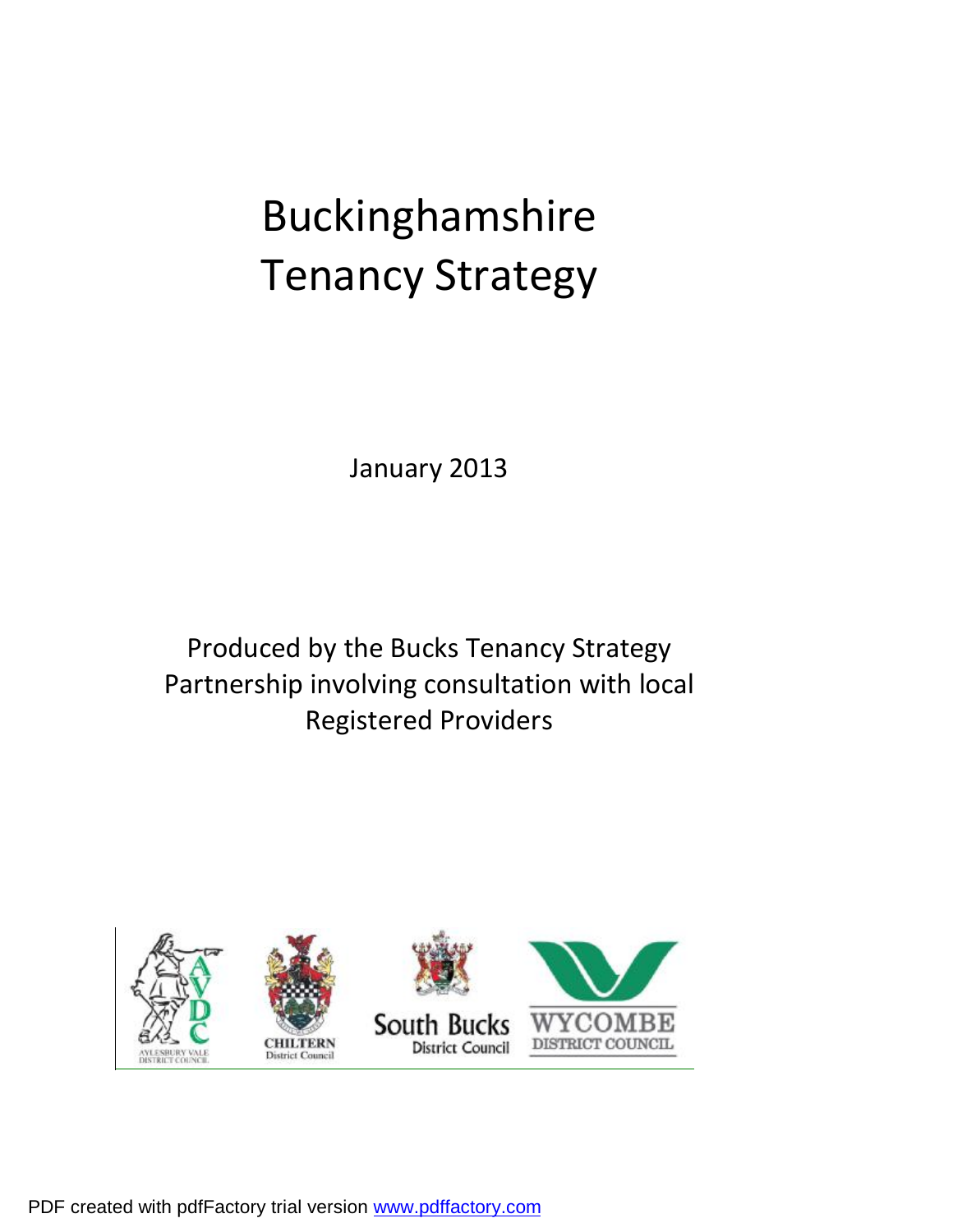### **1. Aims and Purpose of the Buckinghamshire Tenancy Strategy**

- 1.1. Local authorities are required to produce atenancy strategy. The contents of the tenancy strategy are set out in the Localism Act 2011<sup>1</sup>. This draft Strategy has been written in partnership by all the district councils within the county of Buckinghamshire, a group which for the purposes of this document will be referred to as the Partnership. The four councils in the Partnership are Aylesbury Vale District Council, Chiltern District Council, South Bucks District Council and Wycombe District Council.
- 1.2. The four district councils in Bucks already work closely together on housing issues, sharing a Common Allocations Policy<sup>2</sup> and a Choice Based Lettings System called Bucks Home Choice (BHC). This Partnership considered it appropriate to co-operate on a Tenancy Strategy; tying this in with the on-going development of Bucks Home Choice and conversations with local Registered Providers (RPs).
- 1.3. This Strategy outlines what the Partnership expects from RPs in terms of the development of affordable housing<sup>3</sup>, tenancies, rents and allocations in the county. The Strategy has been written with regard to the following Housing Strategies:
	- AVDC: Housing and Homelessness Strategy 2008-2013
	- CDC: Strategic Housing Framework 2012/13 and the Homelessness Strategy
	- SBDC: Homelessness Strategy 2008-13
	- WDC: Housing Strategy 2009-2014
- 1.4. This is a statutory document to which RPs are to have regard when formulating tenancy policies.
- 1.5. The Partnership believes that the district councils are well placed to provide information on the housing needs of the county and that if RPs apply the principles of this Strategy, it should enable the changes to be introduced consistently throughout Buckinghamshire.
- 1.6. The Partnership expects:
	- a) a proportion of affordable housing (both new build and re-lets) to be let as social rented housing (in accordance with the definition set down
- 1 The following link is to the 'Tenancy strategies' section of the Localism Act: [http://www.legislation.gov.uk/ukpga/2011/20/part/7/chapter/2/crossheading/tenancy-](http://www.legislation.gov.uk/ukpga/2011/20/part/7/chapter/2/crossheading/tenancy)
- strategies/enacted<br><sup>2</sup> A copy of the Bucks Home Choice Allocations Policy can be found at:

<http://www.buckshomechoice.gov.uk/uploads/CBLAllocationPolicy01Jan11.pdf>

- $3$  As defined on page 50 of the National Planning Policy Framework:
- <http://www.communities.gov.uk/documents/planningandbuilding/pdf/2116950.pdf>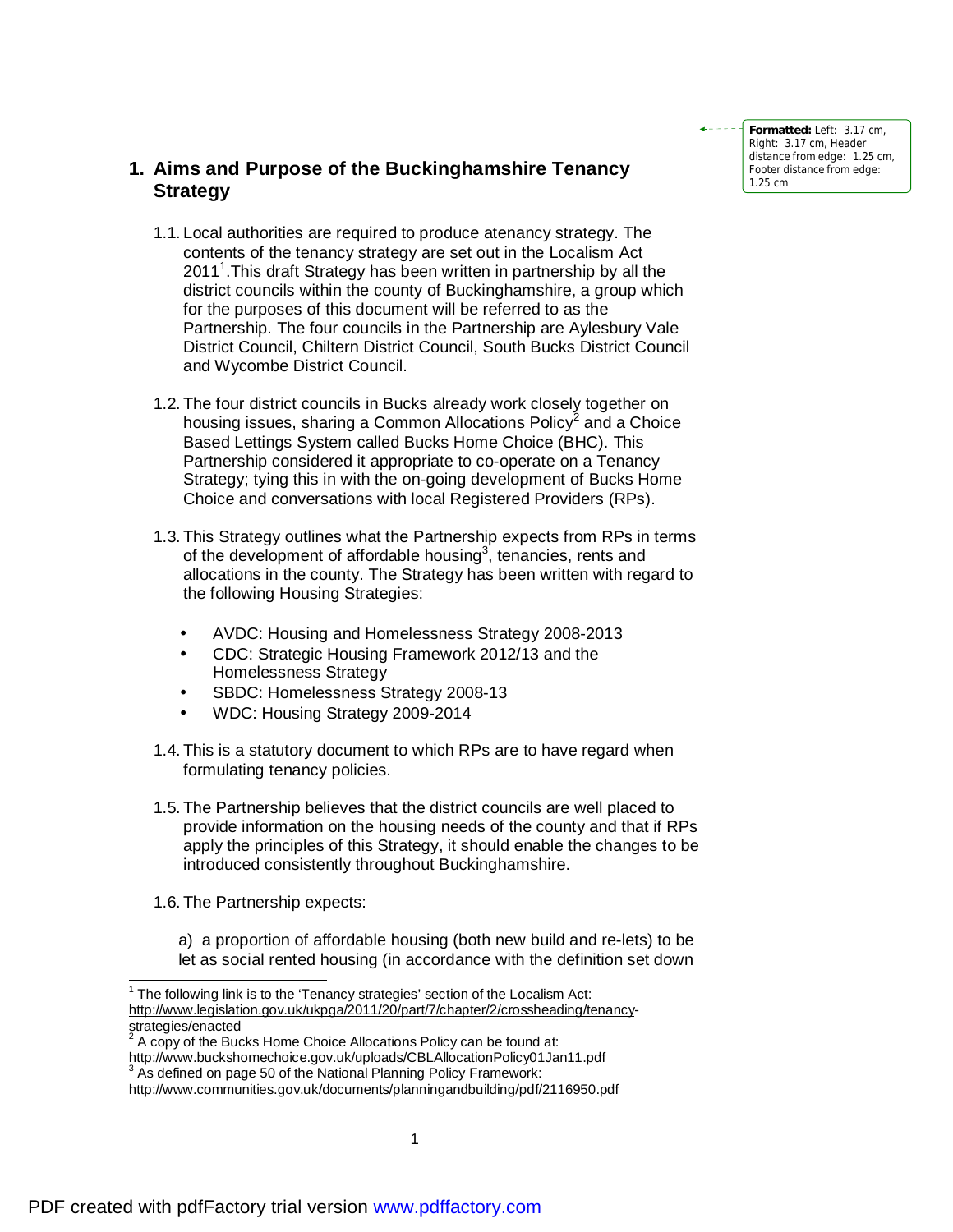in the National Planning Policy Framework<sup>4</sup>), and expects RPs to have due regard to the Homes and Communities Agency guidelines in respect of relets.

b) the use of one year "introductory tenancies" for all new lets, and; c) a minimum of a five year tenancy term being offered following the introductory period, where fixed-term tenancies are utilised (unless there are exceptional circumstances and excluding circumstances where lifetime tenancies may be considered to be appropriate).

#### **2. Partnership preferences: Tenancies**

- 2.1The Partnership expects that RPs issue tenancies compatible with the purpose of the accommodation, the needs of individual households, the sustainability of the community, and the efficient use of housing stock. In particular, it expects that each RP that is developing and letting accommodation in Buckinghamshire will:
	- a) Publish a clear and transparent Tenancy Policy<sup>5</sup> (including details of when fixed-term tenancieswill be utilised and the circumstances in which they will and will not be renewed) and make this available on request to the district councils and prospective tenants.
	- b) Issue a one year starter/introductory tenancy for all new tenancies (unless a lifetime tenancy is granted).
	- c) Issue a fixed-term tenancy for a minimum tenancy term of five years following the end of the starter/introductory tenancy (unless the RP chooses not to grant a further tenancy because the tenant has breached the terms of the starter/introductory tenancy).
	- d) Consider lifetime tenancies where appropriate.
	- e) Renew a fixed-term tenancy at the end of the tenancy term if:
		- there have been no significant changes to the circumstances of the household, and
		- there have been no major breaches of the tenancy agreement.

(This approach will have the benefit of:

- providing the RP with a reliable income,
- providing more security for the tenants,
- helping to prevent homelessness, and
- allowing for the best use of stock).
- f) Assist households who have not had their tenancy renewed and are still in housing need to secure a transfer or exchange into more

 4 See page 50 of the Policy Framework document:

<http://www.communities.gov.uk/documents/planningandbuilding/pdf/2116950.pdf>

 $5$  Contact the respective RP for a copy of their tenancy policy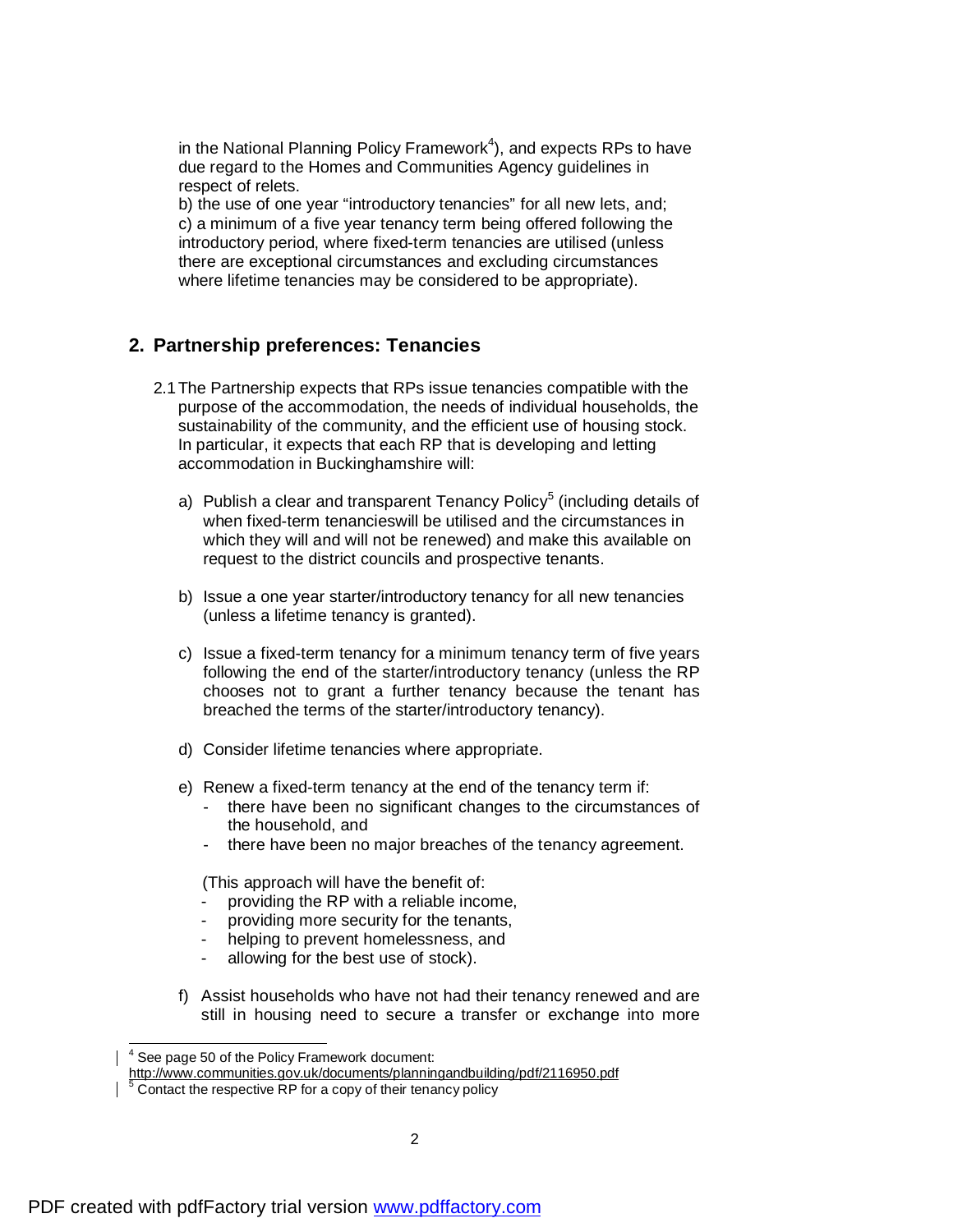suitable replacement accommodation on a fixed-term tenancy (e.g. support a household whose children have moved on to secure a move to smaller accommodation).

- g) Ensure that the tenant and the relevant district council are given at least six months' notice of the expiry of the tenant's fixed-term tenancy (in the event of the RP deciding that the tenancy will not be renewed) and work with the tenant and district council to provide the necessary advice and assistance to prevent the tenant becoming homeless on the expiry of the notice.
- h) Include in their Tenancy Policy managing successions and assignments that has due regard to legal requirements and which focuses on securing an outcome that secures the best use of accommodation and prevents homelessness.
- i) Consult with the relevant district council on any proposed disposals or tenure changes within its stock and, seeking agreement, ensure that any disposals have due regard to the terms of any relevant planning agreements and that all proceeds are re-invested in the district concerned where possible.
- j) Provide full information on fixed-term tenancies so that they can be clearly advertised on the countywide allocation system, which is currently Bucks Home Choice. More information on the preferences for the allocation of new tenancies is outlined in section 4.
- 2.2The expectations set down in paragraph 2.1 apply to tenancies that are being let at Social Rent or Affordable Rent levels.

#### **3. Partnership preferences: Development and Affordable Rent**

- 3.1Affordable Rent properties will be coming through the development pipeline and the Partnership welcomes the potential for the new revenue stream to be reinvested into the development of new affordable homes in Buckinghamshire.
- 3.2The preferences that each individual district has towards the development of new Affordable Rent properties is linked to the individual affordable housing policy advice contained within the Supplementary Planning Document (SPD) of each district. Each district's SPD outlines the development that the district council would like to see in the area and should be considered before the preferences outlined in this Strategy.
- 3.3Whilst the districts are expecting to see the development of Affordable Rent properties, the continued provision of new Social Rent homes on sites where viability allows it is also expected.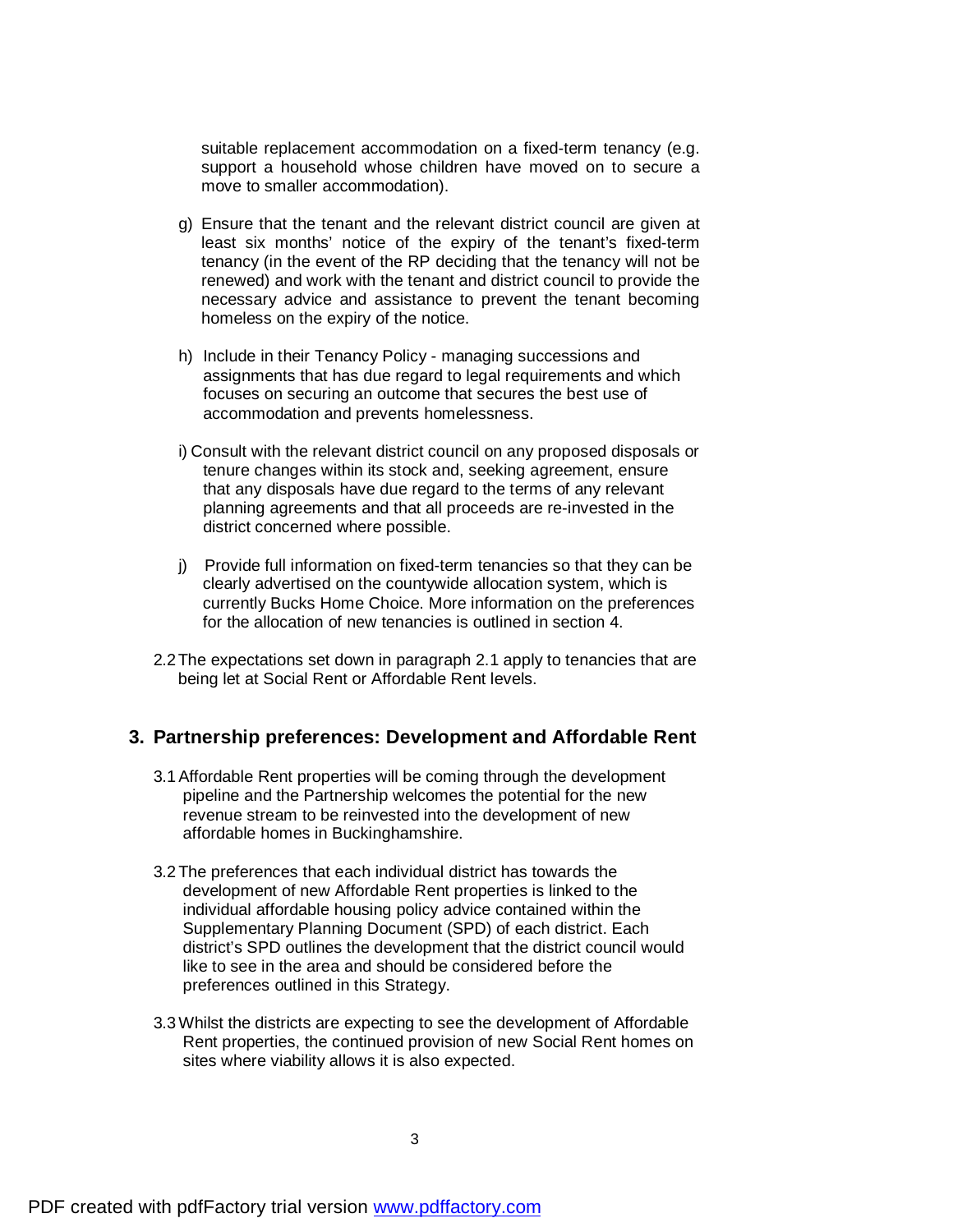Each individual district will have different preferences, both on the amount of development and the amount of Social Rented units (if any) that it would prefer to see on a given site. Therefore, it is recommended that RPs and developers approach the appropriate district as soon as possible to discuss affordable housing and the types of tenure on their sites.

#### **4. Partnership Preferences: Allocation of Tenancies**

- 4.1The Partnership expects the districts to retain nomination rights on new and existing properties, irrespective of rent levels. The expectations of the Partnership in terms of the allocation of new rents and tenures are outlined below:
	- a) Properties will be let in line with existing nominations agreements between the RP and the relevant district council.
	- b) Conversions of re-lets from Social Rent to Affordable Rent will be in line with HCA contractual terms.
	- c) Affordable Rent properties will be advertised and allocated through the countywide allocations system (currently BHC).
	- d) The rent (Social or Affordable) will be clearly advertised to applicants.
	- e) The terms of fixed-term tenancies will be clearly advertised on the allocations system, so that applicants on the housing register understand the type of tenancy that they are applying for and how long the tenancy will last.
	- f) Any lifetime tenancies will be clearly advertised on the allocations system.
- 4.2The Partnership also expects all new and existing properties to be allocated in line with the rules of each individual districts' allocationspolicy(which is currently the countywide Bucks Home Choice)and the relevant nominations agreement.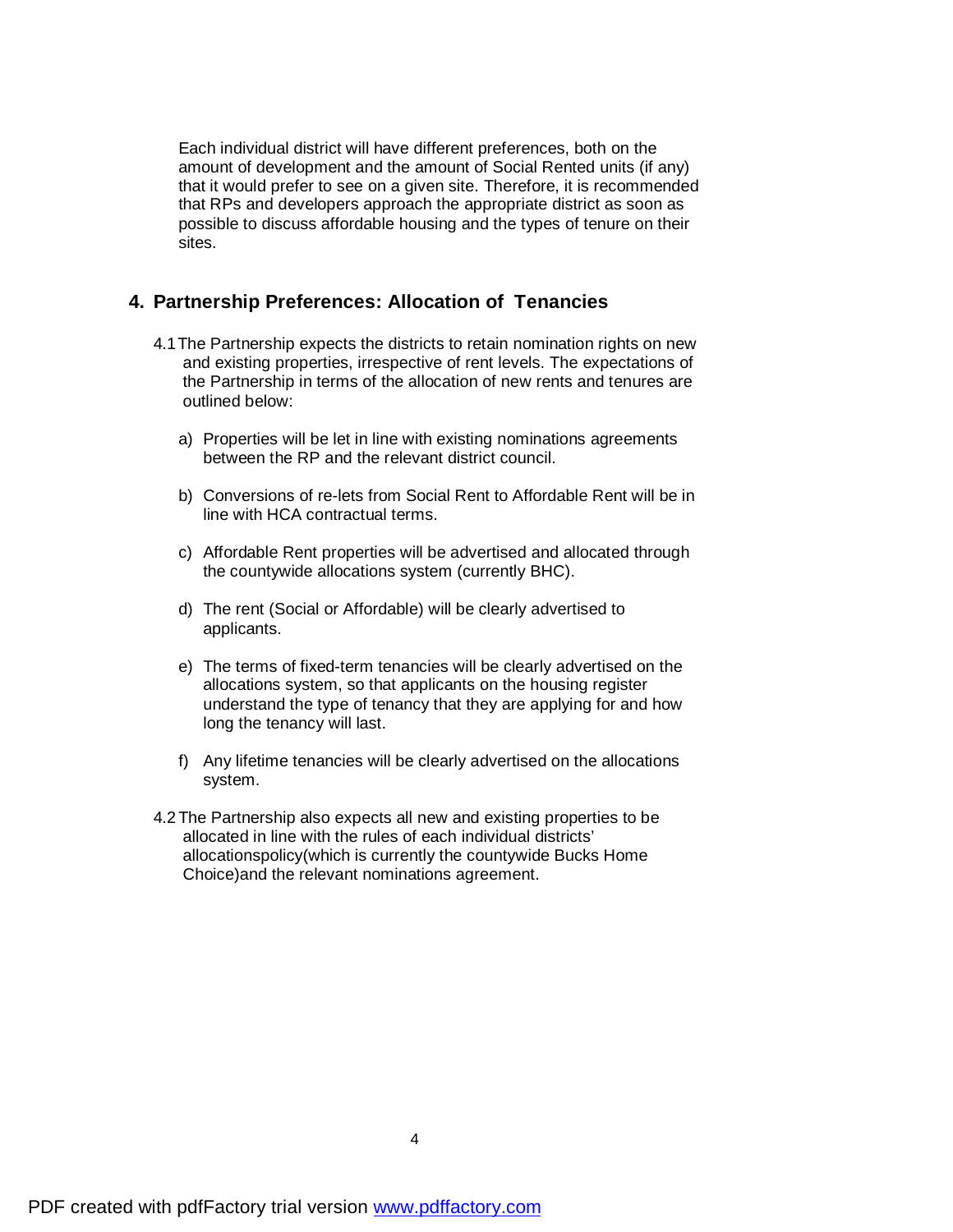## **Appendix: Definitions/glossary**

| Affordable housing                    | Social rented, affordable rented and<br>intermediate housing,<br>provided to eligible households<br>whose needs are not met by the<br>market.                                                                                                                                                   |
|---------------------------------------|-------------------------------------------------------------------------------------------------------------------------------------------------------------------------------------------------------------------------------------------------------------------------------------------------|
| Affordable Rent                       | Rent charged at no more than 80% of<br>the local market rent (including<br>service charges, where applicable).                                                                                                                                                                                  |
| <b>Choice Based Lettings</b>          | Advertising vacant properties and<br>giving applicants the opportunity to<br>express an interest in them.<br>www.buckshomechoice.gov.uk                                                                                                                                                         |
| Fixed-term tenancy                    | Applies to tenancies offered for a<br>specific period of time rather than<br>traditional "lifetime tenancies".                                                                                                                                                                                  |
| Homes and Communities Agency<br>(HCA) | The national housing investment<br>agency.                                                                                                                                                                                                                                                      |
| Lifetime tenancy                      | A tenancy granted by an RP that is<br>not subject to a fixed-term and can<br>only be brought to an end by either:<br>the tenant voluntarily ending<br>(i)<br>the tenancy; or<br>the provider securing a<br>(ii)<br>possession order from the<br>Court due to a breach of<br>tenancy conditions. |
| Registered Provider (RP)              | An organisation registered with the<br>HCA. Some RPs were previously<br>referred to housing associations or<br>Registered Social Landlords.                                                                                                                                                     |
| <b>Social Rent</b>                    | Guideline target rents that are<br>determined through the national rent<br>regime.                                                                                                                                                                                                              |
| Tenancy policy                        | The Localism Act requires RPs to<br>produce a Tenancy Policy, covering<br>the following:                                                                                                                                                                                                        |